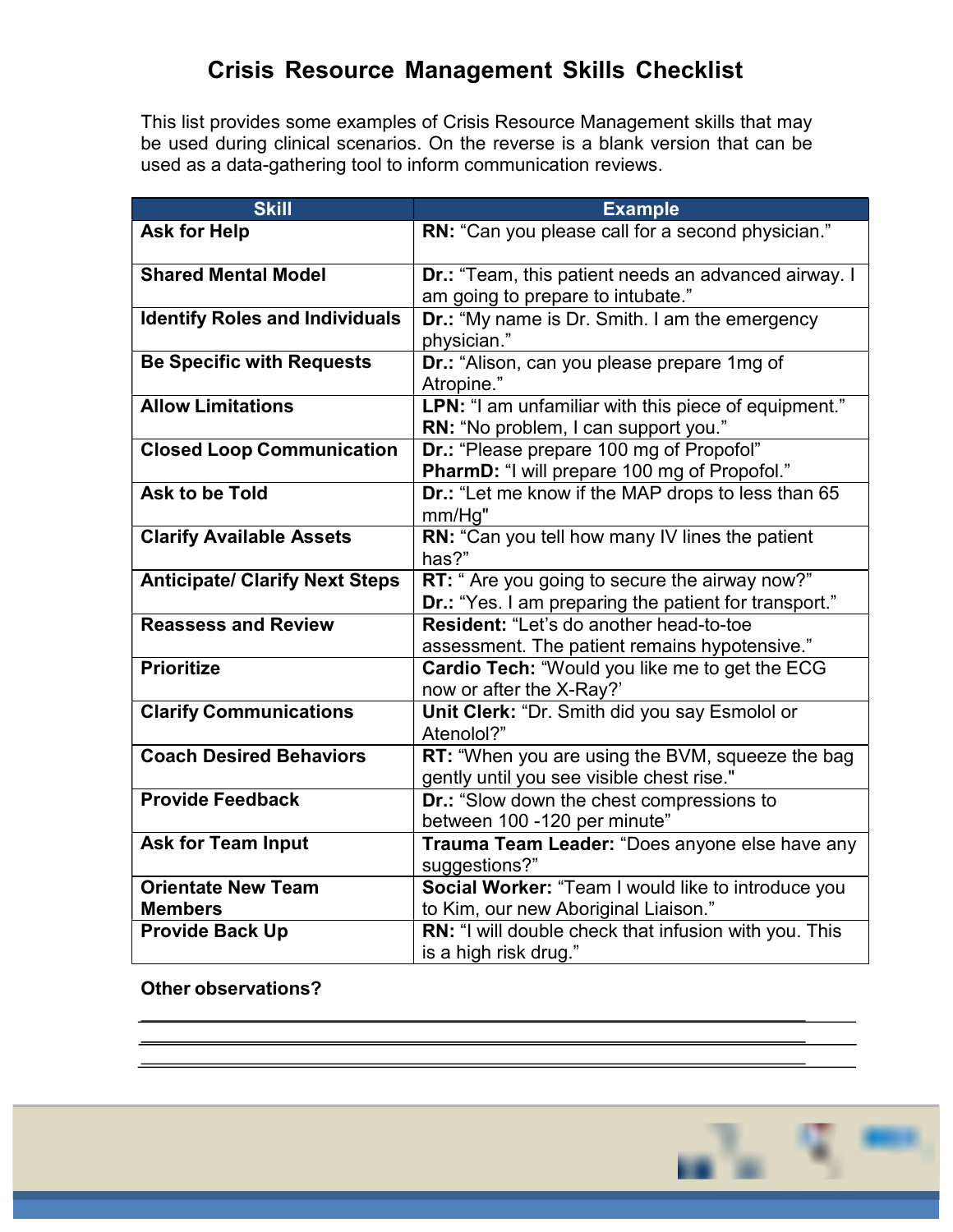## Crisis Resource Management Skills Checklist

This data-gathering tool provides a list of some Crisis Resource Management skills that may be used during clinical scenarios. To assist with communication reviews, during scenarios consider noting the skills used and cite examples. On the reverse is a version that contains examples for reference.

| <b>Skill</b>                                | <b>Skill Used?</b> | <b>Example</b> |
|---------------------------------------------|--------------------|----------------|
| <b>Ask for Help</b>                         |                    |                |
| <b>Shared Mental Model</b>                  |                    |                |
| <b>Identify Roles and Individuals</b>       |                    |                |
| <b>Be Specific with Requests</b>            |                    |                |
| <b>Allow Limitations</b>                    |                    |                |
| <b>Closed Loop Communication</b>            |                    |                |
| <b>Ask to be Told</b>                       |                    |                |
| <b>Clarify Available Assets</b>             |                    |                |
| <b>Anticipate/ Clarify Next Steps</b>       |                    |                |
| <b>Reassess and Review</b>                  |                    |                |
| <b>Prioritize</b>                           |                    |                |
| <b>Clarify Communications</b>               |                    |                |
| <b>Coach Desired Behaviors</b>              |                    |                |
| <b>Provide Feedback</b>                     |                    |                |
| <b>Ask for Team Input</b>                   |                    |                |
| <b>Orientate New Team</b><br><b>Members</b> |                    |                |
| <b>Provide Back Up</b>                      |                    |                |

Other observations?